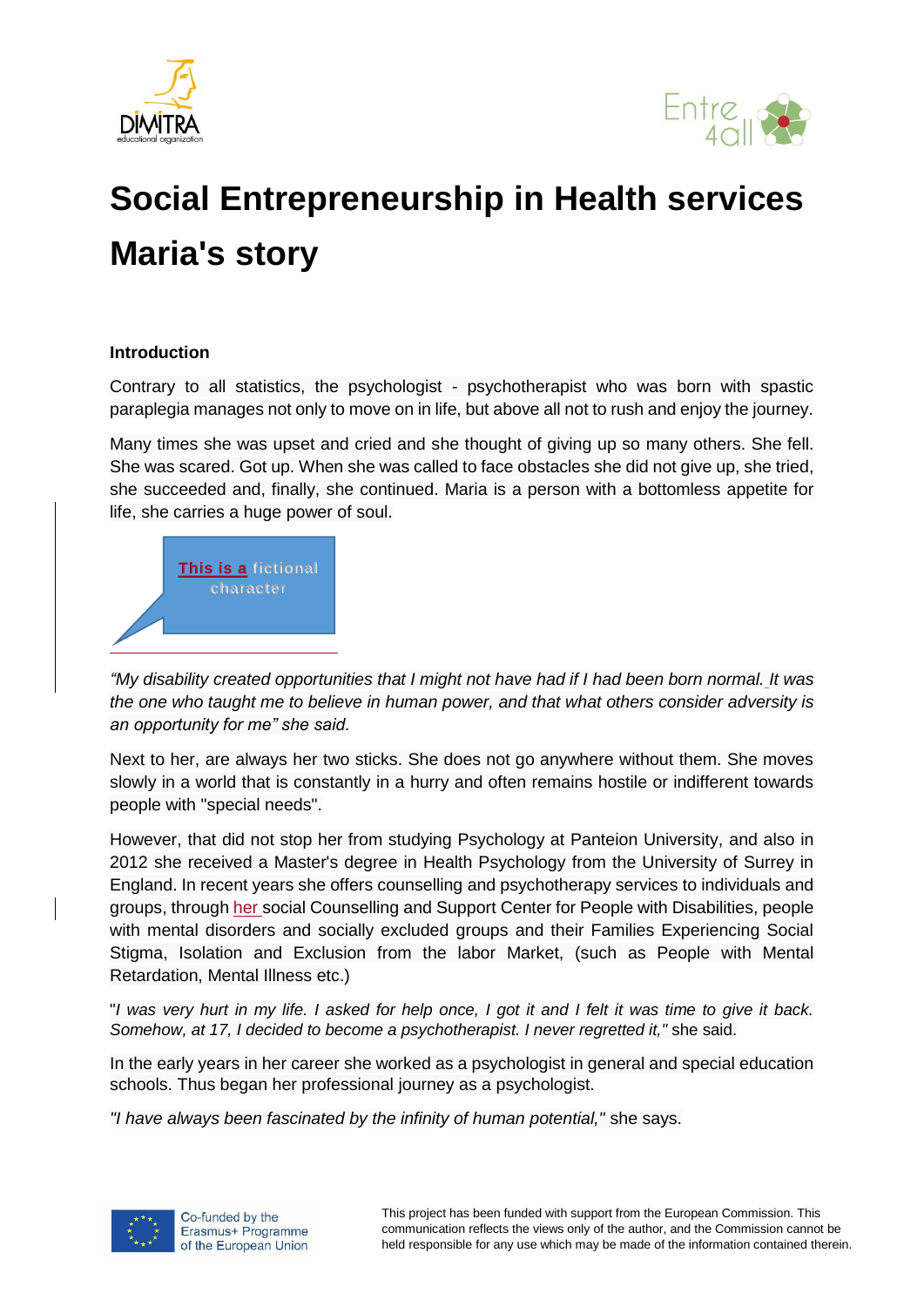



We had the opportunity to have a conversation with Maria and ask her about Social Entrepreneurship and the skills someone needs to become one. In the following paragraph is what she told us.

# **Interview with Maria**

### **How can people with disabilities claim the dream in entrepreneurship?**

Maria: *People with disabilities are equal to all other citizens of the country. So, if there is a dream in entrepreneurship they can claim it too. I have been always moving (slowly) with sticks in my life; however, I have not been prevented from making my dreams come true. Disability should not prevent someone from claiming the dream in entrepreneurship.*

#### **What are the characteristics of an entrepreneur with a disability?**

Maria: *Due to the problems he/she faces due to his/her disability, the activity of an entrepreneur with a disability cannot be unlimited. It is obvious that this entrepreneur will engage in similar professional activities. I know many entrepreneurs with disabilities who changed their business based on their disability. Like many who engage in fields that are closely related to disability (trade in wheelchairs, pharmaceuticals, etc.).Therefore, if you ask me to tell you specific characteristics of the entrepreneur with a disability I would tell you with confidence that they have a greater perception and sense of humanity and certainly less ingratitude.*

### **What do you think the profile of the social entrepreneur should be?**

Maria: *Social entrepreneurs are not the citizens who wait for positive change to happen, but those who bring it. Anyone can be a social entrepreneur: a young person, a student, a group of citizens who want to tackle a local problem, a public or private sector worker who wants to do things differently, a socially vulnerable group, a retiree, an unemployed. Anyone who dares to try to create business opportunities for himself and others, focusing on people, the planet, but also profit, is a potential social entrepreneur.*

### **So what are the characteristics of a social entrepreneur?**

Maria: *A social entrepreneur emphasizes the change of a given social situation, identifying needs and giving practical solutions to social problems. By combining innovation and ingenuity with market opportunities, the social entrepreneur ensures that he has a comparative advantage in his field of employment. As a person who is not afraid to take the risk of an initiative, the social entrepreneur often implements his/her ideas without always having covered all the necessary resources in advance. A social entrepreneur is characterized by a* 

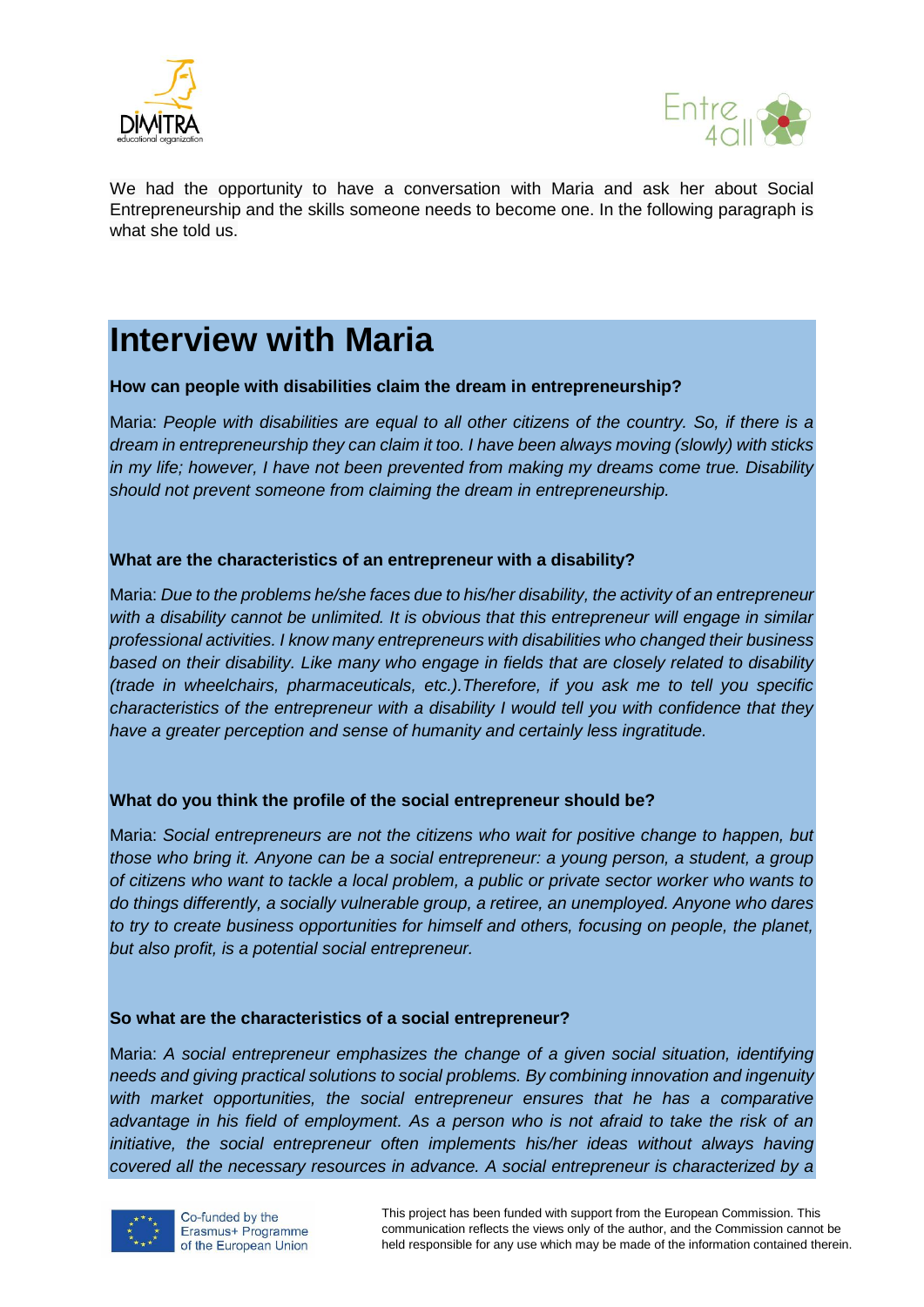



*healthy energy, monitors and evaluates the results of his/her actions, while always sticking to his/her goal, even under adverse conditions.*

# **What are the steps an individual should follow in order to become a social entrepreneur in the field of health services?**

Let's have a look…

# **STEPS:**

# **FIRST STEP: Search for ENTREPRENEURIAL OPPORTUNITIES**

- 1. Look for opportunities to create value the health services field.
- 2. Build future scenarios to help guide effort and action.
- 3. Combine innovation with profits.

The Greek social enterprise sector has been completely restructured over the last decade. While organisations meeting the EU operational definition of social enterprise could be found in former decades too, social economy was formally institutionalised in the country only in 2011.

When applying the EU operational definition of social enterprise to the Greek context, multiple similarities and several divergent approaches can be identified regarding how social enterprises are conceived and institutionalized. Both the EU operational definition and Greek law have built their concept of social enterprises around the same threefold structure, involving social, economic and inclusive governance criteria. Despite many similarities of content, organisational models and aims, a notable difference in Greek legislative and administrative documents is the **preferred use of the term 'social and solidarity economy organisation' over 'social enterprise'**. Despite broadly matching, legal typologies covered by the Greek **Social and Solidarity Economy (SSE)** do not fully correspond to the criteria of the EU operational definition of social enterprise.

**TIP:** Search in detail legislation in your country connected with this specific field. For support go visit local organization that offer entrepreneurial guidance. In Greece the official site for Social and Solidarity Economy is<https://kalo.gov.gr/>

Therefore, if you want to get the real job search, social enterprises in your local environment, and get in touch with those who are dealing with the field of health services.

The list of social enterprises in all partner countries are available at: https://entre4all.eu/en/

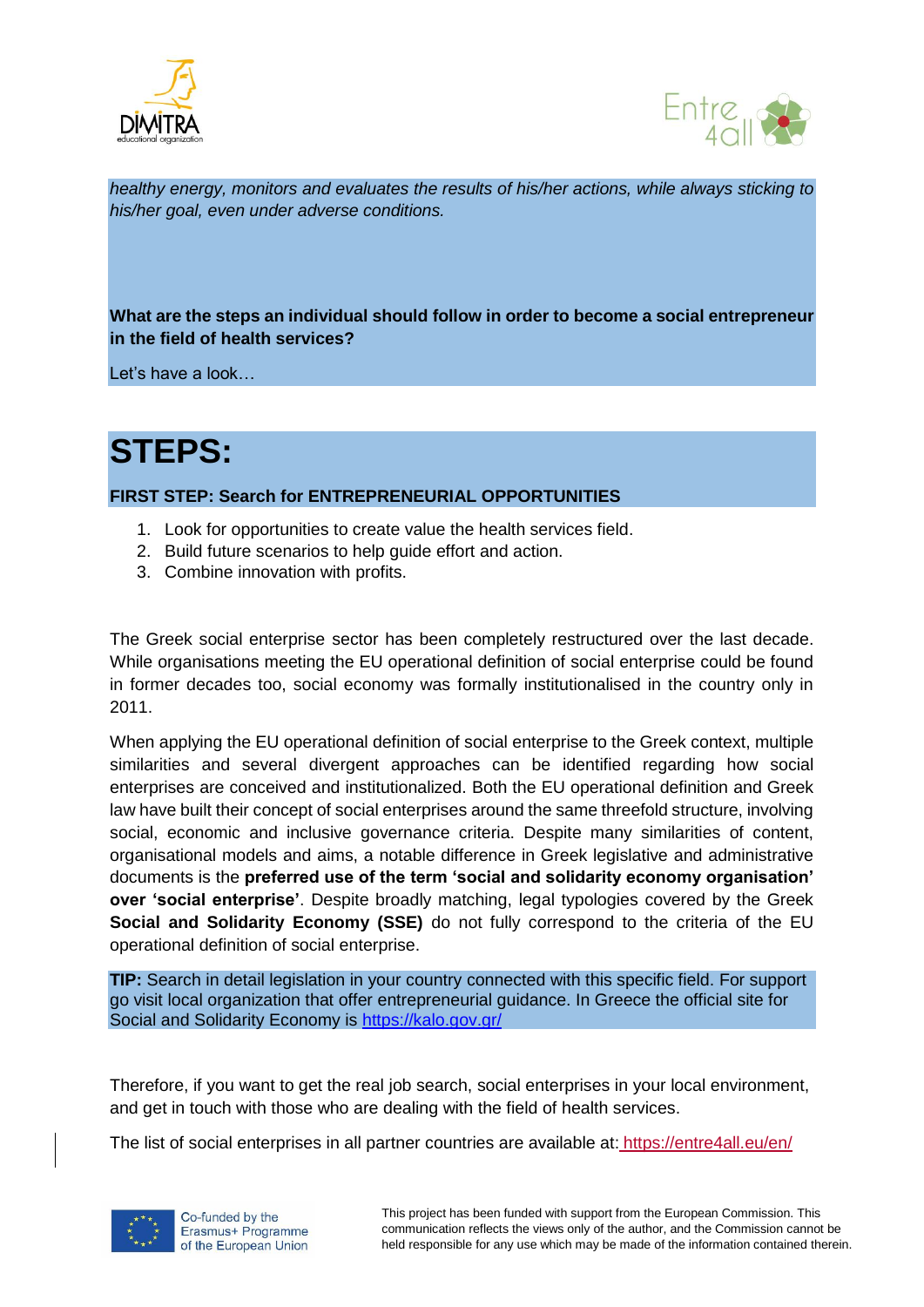



# **SECOND STEP: BE AWARE OF SPECIFIC SKILLS NEEDED FOR ENTREPRENEURSHIP IN HEALTH SERVICES**

# **ICT SKILLS**

Basic ICT skills are essential for Social Entrepreneurship in Health Services. The training material for the acquisition of digital related skills targeted to the needs of adults with disabilities is included in the General Modules as, Module 2- DIGITAL COMPETENCES.

Specific ICT skills in the field of Health Services are:

- Digital Communication skills through Social Groups Forums, groups, chat etc.
- Digital Communication skills for online sessions using Skype, Zoom, etc.

# **SPECIFIC SOFT SKILLS**

### **Interpersonal Skills**

- **Empathy** In health care, it's important that you can empathize with patients and the difficult situations that others are facing. According to an article in the British Journal of General Practice, empathy is often cited as a core aspect of effective, therapeutic consultations, though there is limited research into its impact.
- **Communication Skills** Being able to communicate well with patients and colleagues is vital. According to an article in the Journal of Ambulatory Care Management, patients' perceptions of the quality of the healthcare they received are highly dependent on the quality of their interactions with their healthcare clinician and team. This suggests that strong communication skills are vital for effective patient care and satisfaction.
- **Be a Team Player** As part of a team you are going to need to co-operate with others by encouraging and supporting your colleagues.
- **Face and solve conflicts**
- **Listen actively**

### **Personal Skills**

- **Strong Work Ethic** You will often have to go 'above & beyond' in the care and service of others. Healthcare careers tend not to be standard 9 to 5 shifts.
- **Dealing With Pressure** Pressure is a daily part of many healthcare jobs.
- **Positive Mental Attitude** Positive mental attitude is vital in careers where there is suffering and distress. You need to remain positive to ensure this
- **Flexibility** Can you cover an extra shift? Can you stay late? Again, these aren't 9-5 career fields.
- **Self-Confidence** Nobody wants to think they are being cared for by a novice, so you need to project self-confidence in your abilities no matter how experienced you actually are.
- **Dealing With Criticism** You don't know everything, and in healthcare things are always changing. You need to have the ability to accept and learn from criticism.

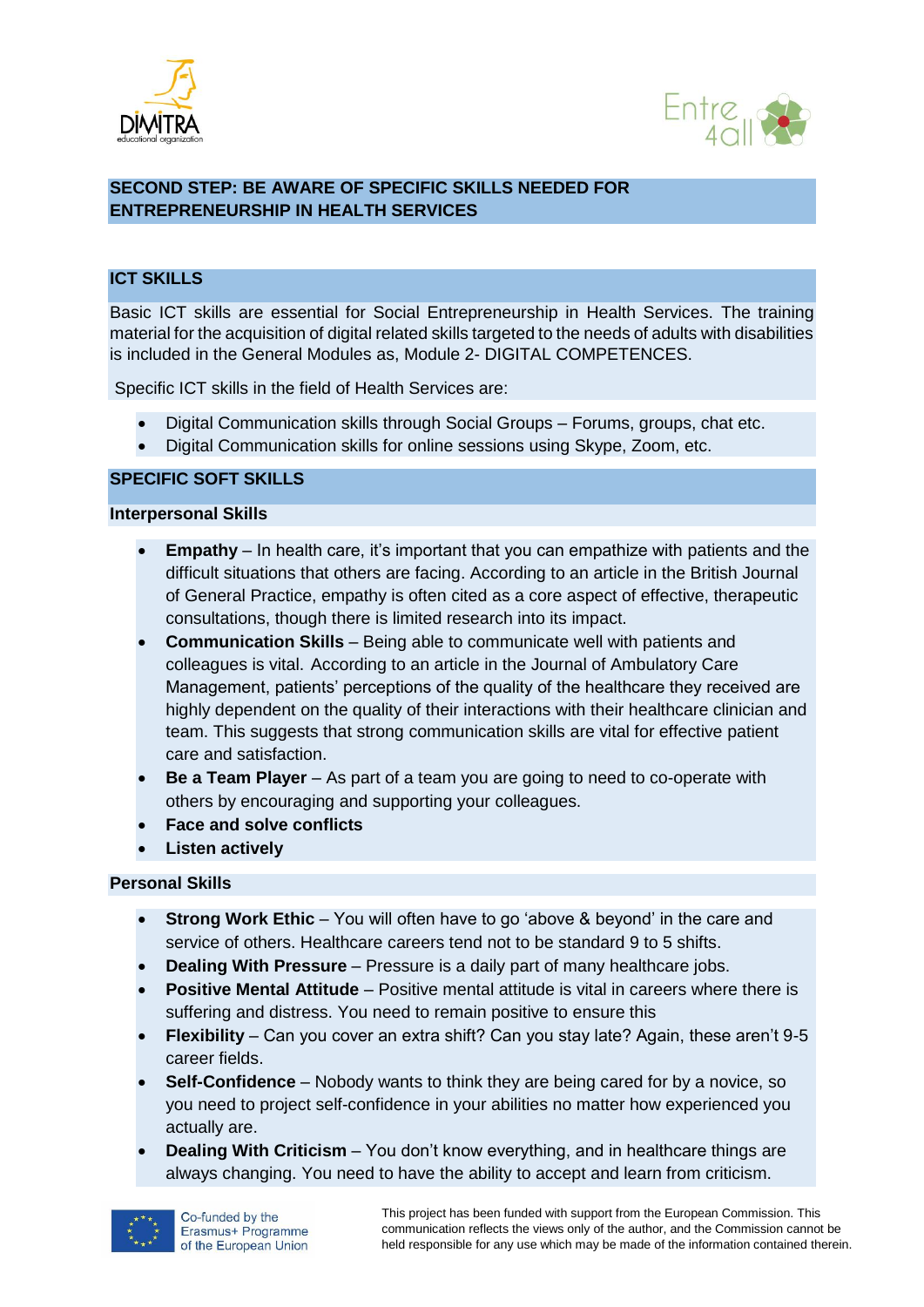



# **SPECIFIC ORGANISATIONAL SKILLS**

- **Time Management** Important in any career, but lives could literally depend on how quick you act and how well you manage your time.
- Innovative decision making performance management Strategic thinking
- Information management identifying information needs, acquiring information, organizing and storing information, developing information products and services, distributing information, and using information
- Financial management dealing with and analyzing money and investments for a business to help make business decisions. An example of financial management is the work done by an accounting department for a company.
- Risk management risk management refers to the practice of identifying potential risks in advance, analyzing them and taking precautionary steps to reduce/curb the risk.
- Quality management Quality management is the act of overseeing all activities and tasks that must be accomplished to maintain a desired level of excellence. This includes the determination of a quality policy, creating and implementing quality planning and assurance, and quality control and quality improvement

# **SPECIFIC MARKETING SKILLS**

- Good oral and writting skills
- Good communication skills Be a great communicator
- Specific marketing policy, Strategic thinking Know what it means to see the big picture and think strategically
- Creativity Specifically in [Social media marketing](https://www.jeffbullas.com/social-media-marketing-guide/) is not just cold hard tactics. It means understanding the creative process that provides creative content that engages with your customer and touches their hearts and not just their minds. Have an open mind and always be able to come up with fresh ideas.
- Using the right tools Be able to match the right tools with the task lying before them (for example software tools)
- Analytical skills Analyze the outcomes of their actions to improve their future results.

# **THIRD STEP: CREATION OF INDIVIDUAL BUSINESS PLAN**

- Vision and objectives / detailing goals
- Preparation of a business plan for a social entrepreneurial idea in the field of Health Services (market analysis, competitive landscape analysis, implementation plan, financial plan, advertising, measuring performance, providing guidance, growth and pricing strategy, risk analysis…)